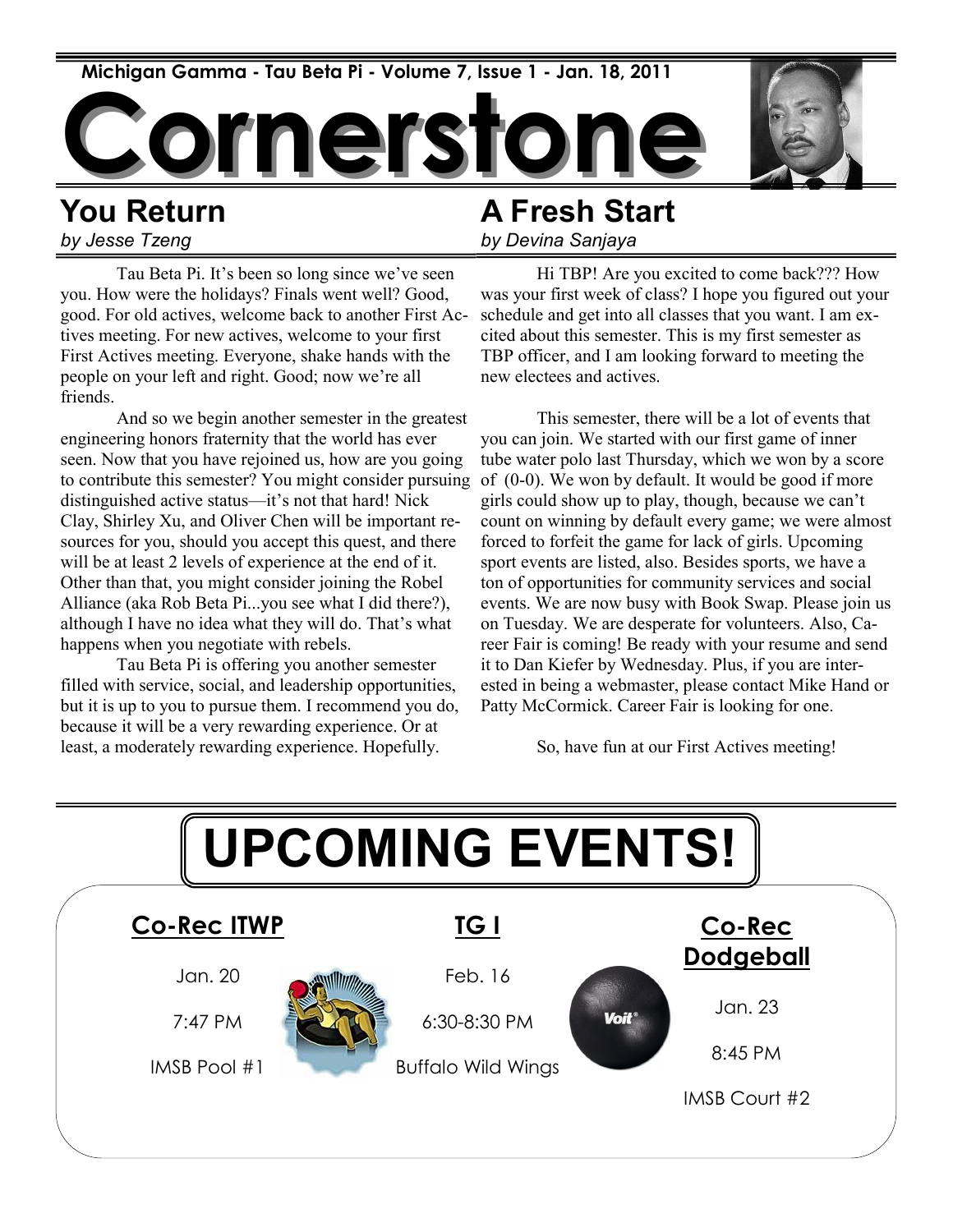## **THE WINTER 2011 OFFICER CORPS** Introducing...

#### **Officers**

President - Michelle Noronha (noronham) Vice President - Nick Clay (nclay) External VP - Mike Hand (mikehand) and Patty McCormick (pmmccorm) Treasurer - Kevin Shallcross (kevinhs) Secretary - Michele Mastria (mastria) K-12 Outreach Chair - Sarang Supekar (supekar) Service Chair - Shirley Xu (shirlxu) Activities Chair - Dan Becker (debecker) Corporate Relations - Dan Kiefer (dkiefer) Campus Outreach - Kelly Morga (kmorga) Website Chair - Oliver Chen (olchen) New Initiatives - Nick Cobane (njcob) Graduate Coordinator - Seth Johnson (sethrj) Intersociety Chair - Rich Johnson (rwjohnso) Publicity Chairs - Devina Sanjaya, the Almighty, (dsanjaya) and Jesse Tzeng, Prince of the Vikings (jctzeng)



Rob Warren (robwar) Elson Liu (eyliu) Pritpaul Mahal (pritpaul) Chloe Funkhouser (chloem) Anne Campbell (anneall) Andy Boucher (yanders) Gary Herrin Paul Kominsky



*President Michelle Noronha. OMG SHE'S MULTPLYING*



*Jesse Tzeng, Prince of the Vikings.*

#### *A Message From the Officers:*

Shocking though it may be, we like knowing you, and we really like to see you guys come to our office hours. "When are these office hours?" you ask? Check the website and the Google calendar. They will be listed there. Who knows? You may even be inspired to become one. One of us. One of us. One of us. Additionally, officer meetings are open to all actives, if you are ever interested in seeing the inner workings of Tau Beta Pi. We wouldn't mind seeing you there either.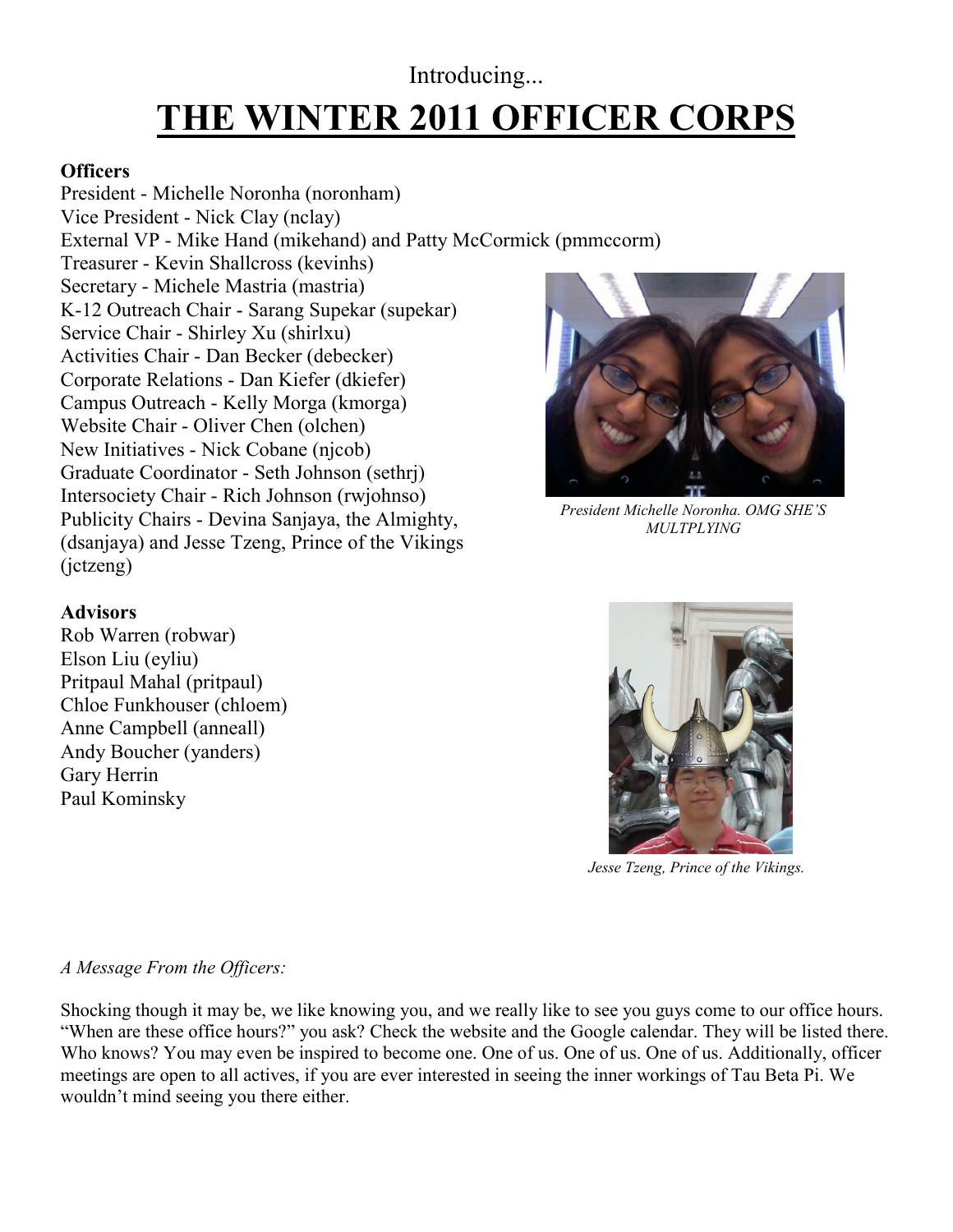# **Engineer's Diary**

## **Poetry**

#### **Distinguished Activity**

You are here because you are the leaders and the best, Here because you distinguished yourself from the rest, Here because we like you (of that, be sure), Here because we think you can do more.

Beyond simply being in Tau Beta Pi, I have a new goal for your eye, Distinguished active status is what you should seek, A level beyond that will make you unique.

It doesn't take much to get there right now, Just ask Bryan Toth and Elson Liu how,\* Talk to the officers and set your sights, I want to see you off your goal-pursuing might.



*10,000-term DA Elson Liu. Fear him.*

#### *-Jesse Tzeng*

\*Bryan Toth and Elson Liu are both 10,000-term DA's, rounded to the nearest 10,000.

## **Bad Pun of the Day Tau Beta Players**

*by Jesse Tzeng, at the request of Josh Larson*

Why do corn farmers always know when there are people trespassing on their fields?

*They have ears!*

What did the fish do when people started eating caviar?

*They had a roe!*

*Send us your own puns and get points for your electee group! Submit to TBPcornerstone@umich.edu Guys, I really don't want to write any more puns. I'm teetering on the brink of madness. Please send us some so I can be free.*

*by Rich Johnson (in the words of Jesse Tzeng)*

### **Results**

**Inner Tube Water Polo (ITWP)**: Win by default. A clutch performance by president Michelle Noronha saved us from having to forfeit, like our opponents.

#### **Upcoming Events**

**ITWP**: Despite the clutch-ness of our president, girls should probably come. It is recommended that you wear a shirt. Bruises happen.

**Dodgeball**: Every bit as awesome as it sounds.

*Not into eternal glory through literary creation? You can still find your name in the Cornerstone by participating in Tau Beta Sports! Talk to Rich Johnson (rwjohnso@umich.edu) about getting your game on.*